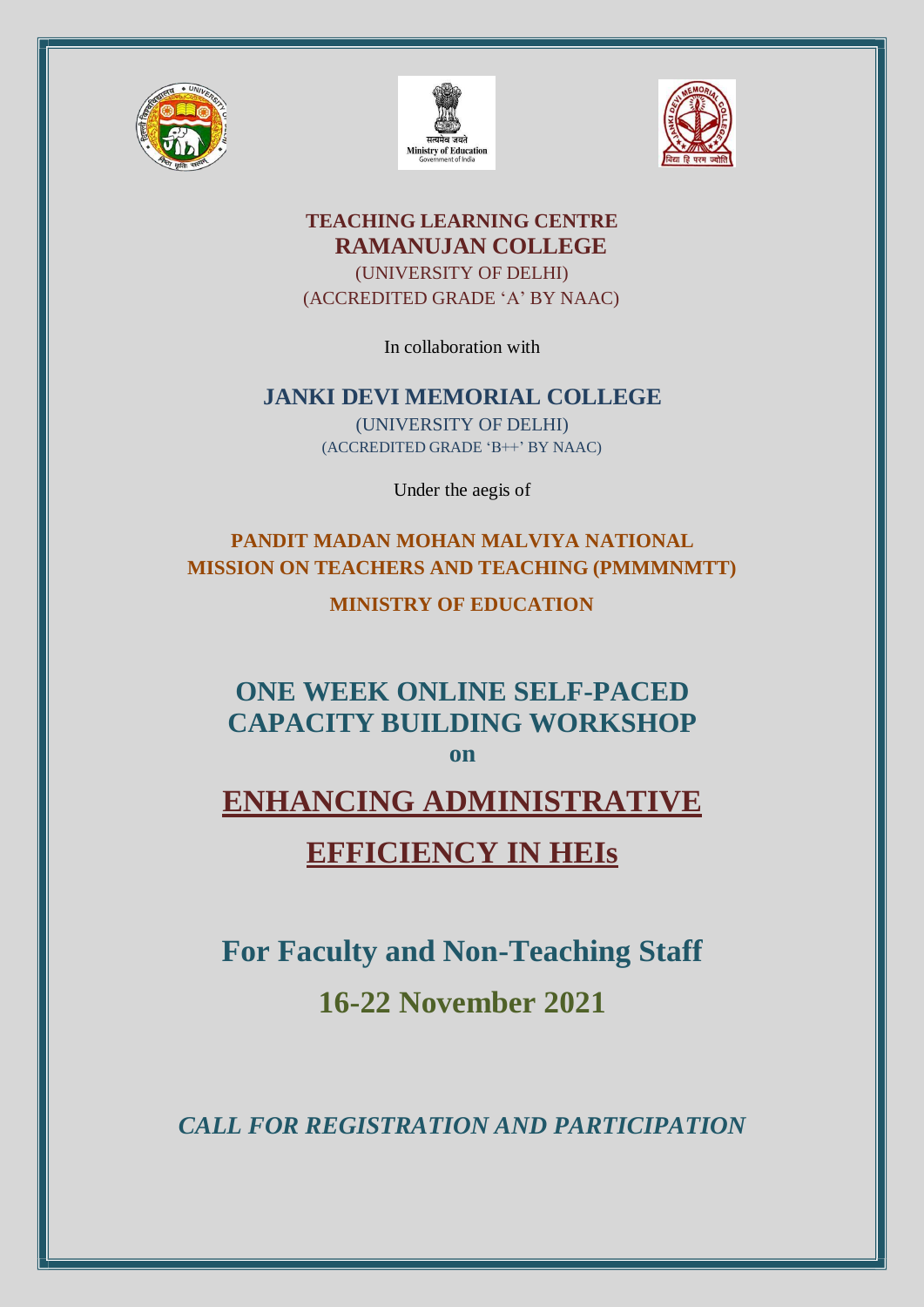## **RAMANUJAN COLLEGE**



Ramanujan College is a constituent College of the University of Delhi (DU). It is inspired by the life and work of Srinivasa Aiyangar Ramanujan, one of the world's greatest mathematicians. The College has been accredited Grade "A" by the National Assessment and Accreditation Council (NAAC) in its First Cycle. It is located in the well-known area of Kalkaji, near Nehru Place, in South Delhi.

The College was established in 1958 as an evening college for boys with just five programmes. Since 2010, Ramanujan College has been expanding and now with the latest addition of B.Sc. Environmental Sciences (Hons) in 2020, it at present offers sixteen undergraduate programmes in different disciplines. This achievement, in alignment with the recommendations of the National Education Policy (NEP) 2020, makes the College a centre for interdisciplinary studies and research with a future focus on blended learning. It has gradually grown into a self-sufficient and self-reliant institution owing to its academic vigour and intellectual capital.

Ramanujan College was awarded the Deen Dayal Upadhyay – Knowledge Acquisition and Upgradation of Skilled Human Abilities and Livelihood (DDU KAUSHAL) Kendra in 2016 by the UGC, under which two vocational courses were started in Banking Operations and Software Development.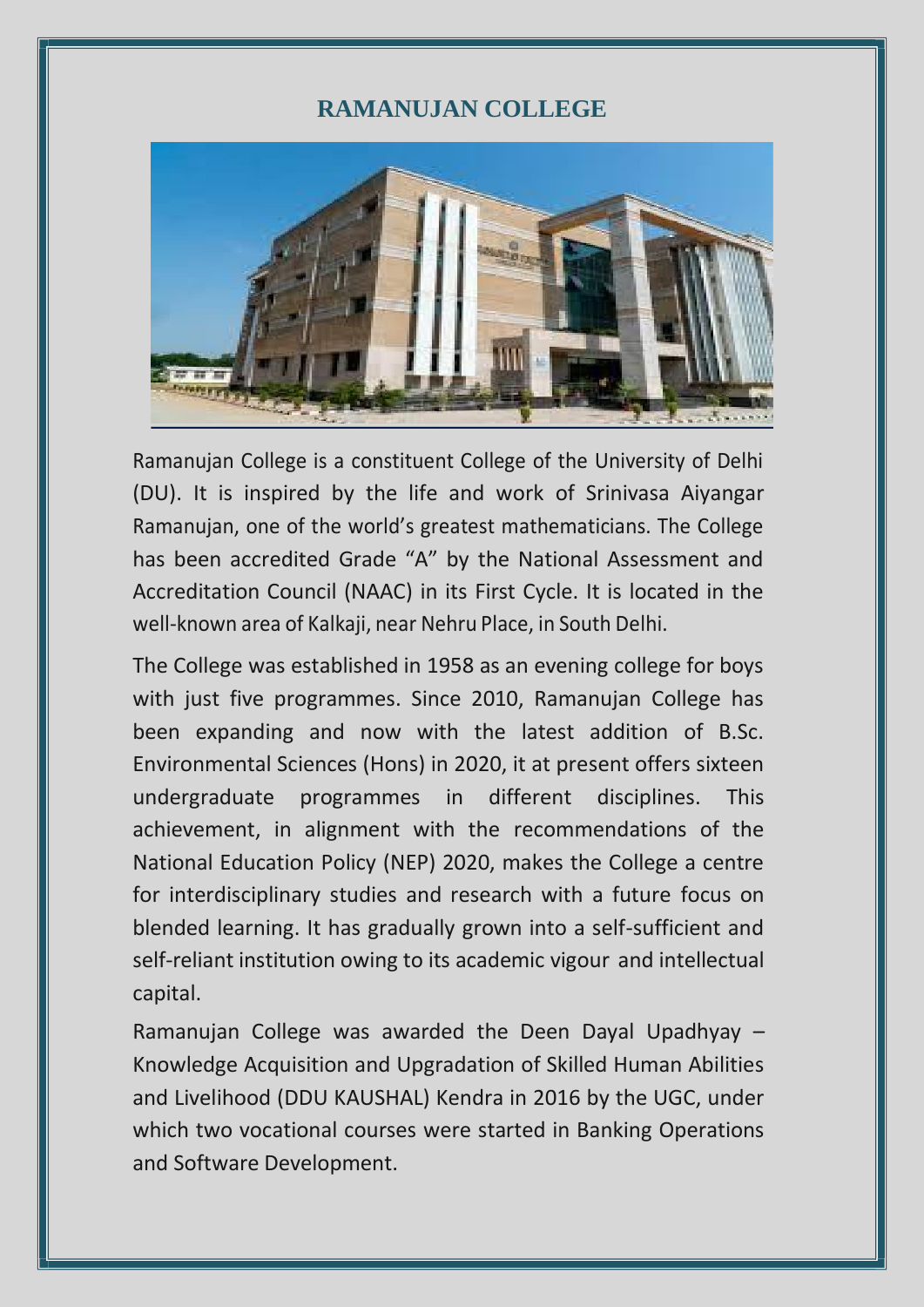The College has conducted a Course on Human Rights, Environment and Ethics through its National Resource Centre (NRC), under the Annual Refresher Programme in Teaching (ARPIT) scheme of Ministry of Education (MoE). This Course was uploaded on MoE's Massive Open Online Course (MOOC) platform SWAYAM and many participants registered for it.

Ramanujan College offers various short-term diploma, certificate, and executive development programmes on contemporary and skill- oriented themes. These are conceived and designed by faculty members in consultation with external experts. The courses get exceptional response from the students and are conducted throughout the academic session. They are open to alumni and students of all the colleges. Some of these courses support the curriculum, some prepare the students for higher studies and also accelerate the professional growth.

The College is the Study Centre of School of Open Learning (SOL), Non-Collegiate Women Education Board (NCWEB) and Indira Gandhi National Open University (IGNOU) for various courses. As an initiative towards students and teachers exchange programmes, the College has entered into Memorandum of Understanding(s) with foreign universities. It is also working for collaboration with other higher education institutions located in remote areas of the country, under the Vidya Vistar Scheme of the University of Delhi.

The prestigious Teaching Learning Centre was awarded to Ramanujan College in 2017 by the Ministry of Education, under the Pandit Madan Mohan Malaviya National Mission on Teachers and Teaching (PMMMNMTT) scheme.

In pursuit of its vision: "Discover, Empower, Transform: Building A Better World", Ramanujan College is today perceived as one of the best colleges in the country.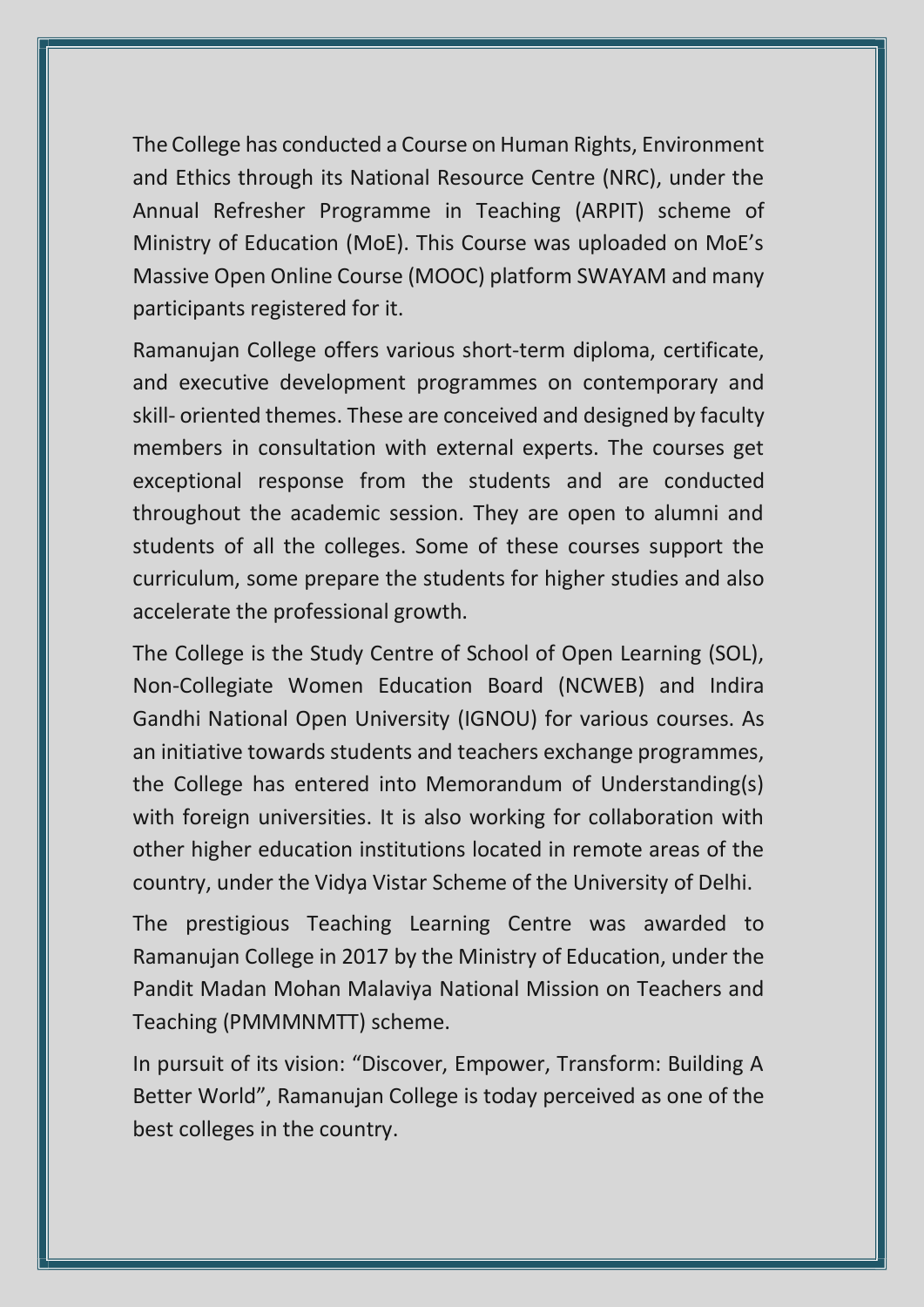## **TEACHING LEARNING CENTRE, RAMANUJAN COLLEGE**

Teaching Learning Centre (TLC) is mandated by the Ministry of Education (MoE) to organise Faculty Development Programmes (FDPs), Faculty Orientation and Induction Programmes (FIPs), discipline specific and interdisciplinary Refresher Courses, conferences, workshops, through offline and online modes. These programmes are based on in- depth subject knowledge, quantitative and qualitative research methodologies, and on an interdisciplinary approach as is envisaged in the National Education Policy (NEP), 2020.

The TLC, Ramanujan College has been set up with the aim of "Reaching the Unreached" teachers in terms of regional diversity and geographically remote areas of the country. It has successfully conducted more than hundred learner-centric programmes since October 2017 and trained over one lakh teachers across the country in various discipline specific and interdisciplinary programmes.

In the TLC Programmes distinguished and internationally acclaimed resource persons deliver lectures and conduct sessions on wide ranging disciplines/topics of relevance in the contemporary and ever evolving global scenario to benefit the teaching fraternity, corporates and researchers. The sessions are also uploaded for larger audiences on the official YouTube Channel of the College.

Ramanujan College is a pioneer in offering offline/online courses for faculty members of higher education institutions and research scholars through the customised Learning Management System (LMS), designed by the College's Research Development and Services Cell. It is predominantly participant-friendly and incorporates evaluation methods and comprehensive feedback systems to judge learning outcomes. The LMS is hosted on CLOUD with high scalability and reliability. The College has installed its own Cloud Infrastructure to host its servers for research and data analysis.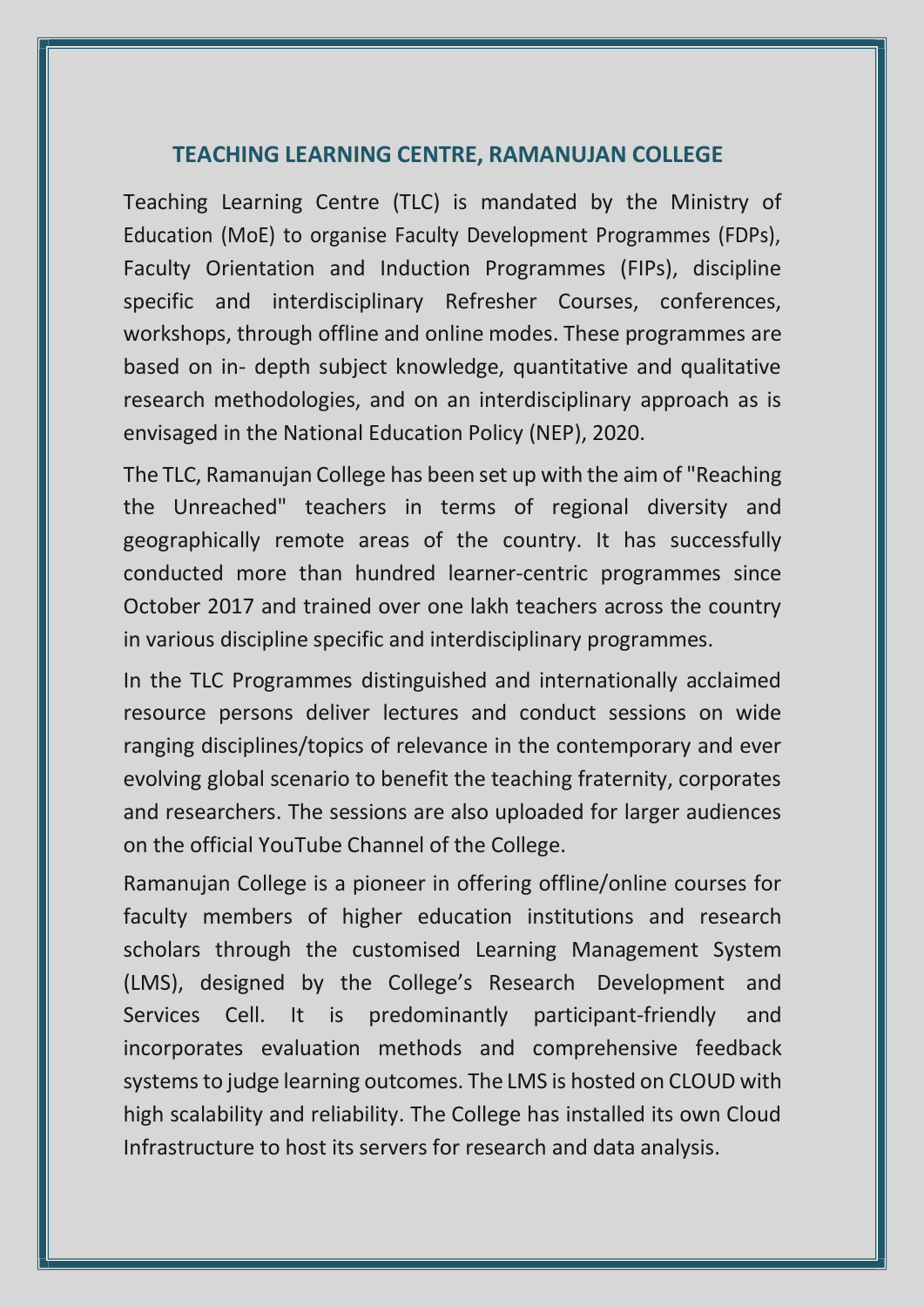Enrichment Spectrum at the TLC, Ramanujan College

- Transforming teachers into knowledge-creators
- Emphasis on creating self-learning space for participants
- Interaction with eminent scholars and academicians
- Four Quadrant Approach (e-tutorial, e-content, Self-Assessment and Web Resources).
- Regular follow-up with the participants through Google Classroom/ Telegram/ Discussion Forum.
- Adaptation skills for the dynamic contemporary environment
- Augmentation of professional capabilities and research-based knowledge
- Inter and cross-disciplinary methodologies of study
- Co-creation and mutual contribution between participants and facilitators
- Formation of knowledge capital
- Online certificates using the Blockchain Technology to ensure authenticity and verifiability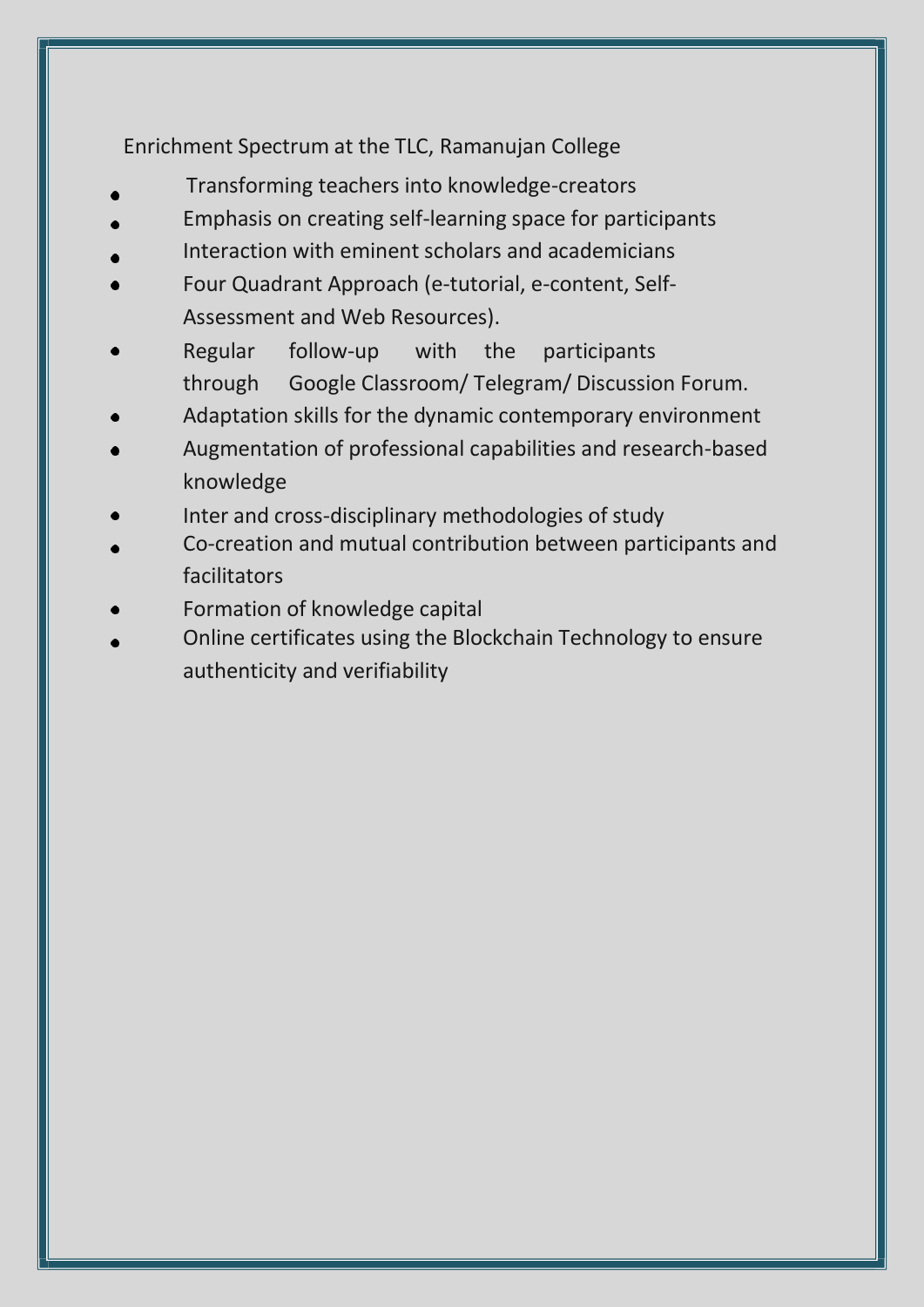#### **JANKI DEVI MEMORIAL COLLEGE**



Janki Devi Memorial College, a premier women's college of University of Delhi was founded in 1959 by the famous Gandhian Shri Brij Krishan Chandiwala in memory of his mother Smt. Janki Devi. JDMC aims to provide quality education to young women and empower them to become economically self-reliant, have the confidence to face the vicissitudes of a challenging society, contribute meaningfully to the society at large and acquire the capability to think, lead and change the world.

Situated in New Delhi Ridge in idyllic surroundings with its lush green lawns and imposing building, the college offers twelve under-graduate courses in Liberal Arts, Social Sciences, Mathematics and Commerce and eight postgraduate courses. JDMC is the Centre for Non-Collegiate Women's Education Board (NCWEB) as well as School of Open Learning (SOL), University of Delhi. The college runs several Add-on courses/ Certificate courses for students to enhance their skills. JDMC has MOUs with national and international agencies to provide the much-needed real-world exposure to its students. In order to give sufficient platforms to students to excel in various domains, the college has over thirty societies/ Clubs/ Cells and six Centres- Research Centre, Resource Centre, Centre for Universal Values and Ethics, Centre for Career Opportunities and Skill Enhancement, Centre for Extension and Outreach and Centre for Gender Equity Studies. The college has an extremely dedicated, committed and motivated faculty and staff. JDMC has a distinct and well-recognised tradition of mentoring to enable a close-knit relationship with its students.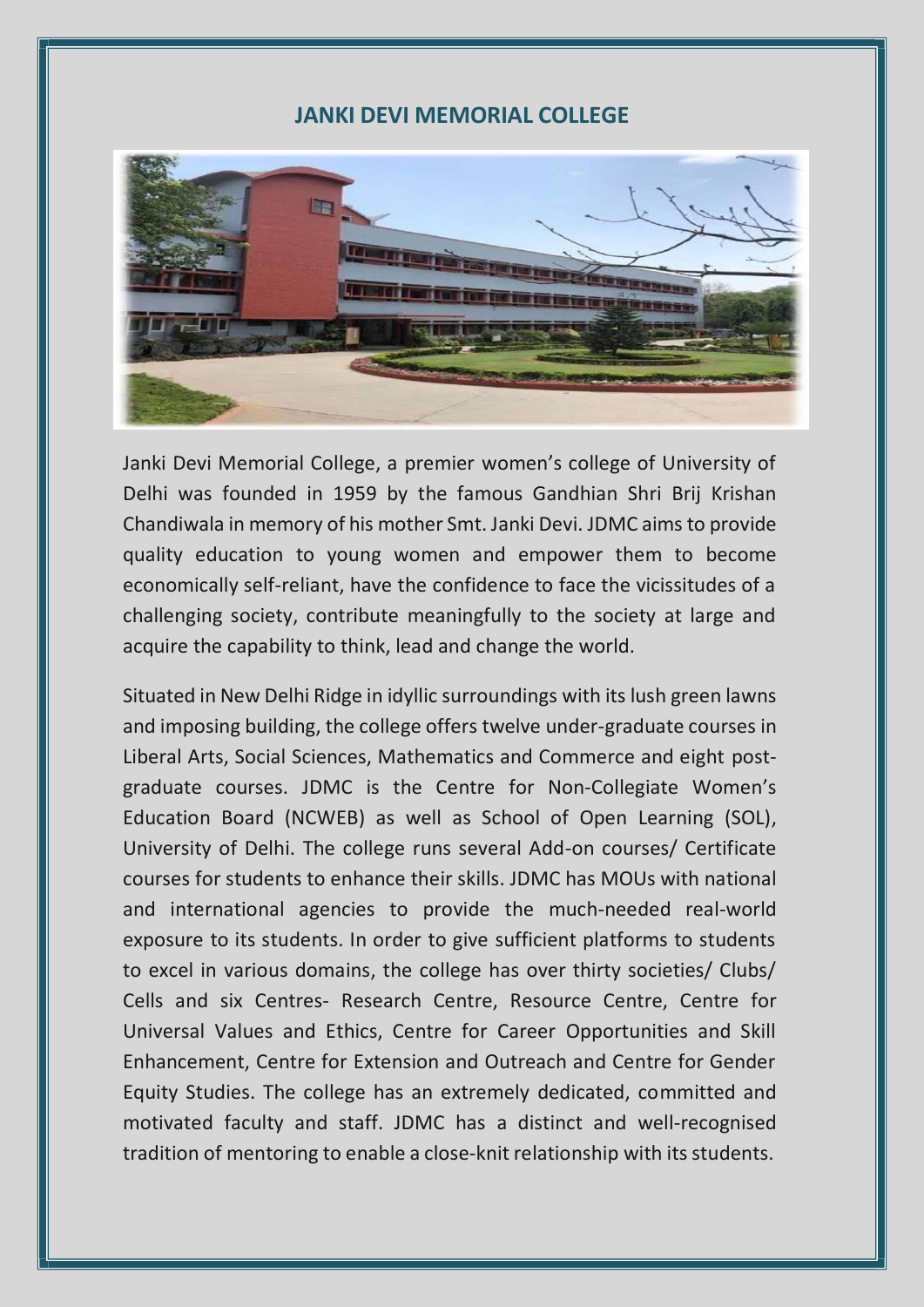Apart from providing its students, faculty and non-teaching staff with a motivational and pleasant environment, the college offers state-of-the-art facilities and infrastructure to create a holistic atmosphere for the pursuit of academic and extra-curricular. JDMC has recently completed its 60-year journey in pursuit of excellence. The college has provided a nurturing environment to students from all parts of India. It has the distinction of having a disabled-friendly infrastructure along with a strong assistance system in place for the students and faculty with visual disability.

The JDMC-IQAC works in its mandated direction of internalizing and institutionalizing the quality enhancement initiatives. These initiatives encompass various stakeholders, namely students, teaching and nonteaching staff with the aim to enhance their capabilities and empower them; and the Alumni and the students' parents in order to strengthen the mutually beneficial relationships.

## **ABOUT THE CAPACITY BUILDING WORKSHOP**

The administrative efficiency of a Higher Education Institution (HEI) depends crucially on the administrative abilities of its staff. An institution can function seamlessly only if its' staff is well-versed in terms of administrative knowledge, understanding and skills. The faculty as well as the non-teaching staff are two important pillars of an institution and both need to be fully proficient in various aspects of administration.

It is extremely important that the administrative abilities of the staff are periodically updated so as to enable them to contribute their maximum potential towards the efficient functioning of the institution.

This workshop provides an opportunity to the faculty as well as the nonteaching staff to familiarize and equip themselves with necessary knowledge and skills in various domains of administration of an HEI. It is also essential for the HEI staff to become fully competent in the new online modes of functioning and hence the workshop also entails components related to gaining proficiency in the use of ICT. These efforts will also help us move in the direction of fulfilling the dream of 'Digital India'.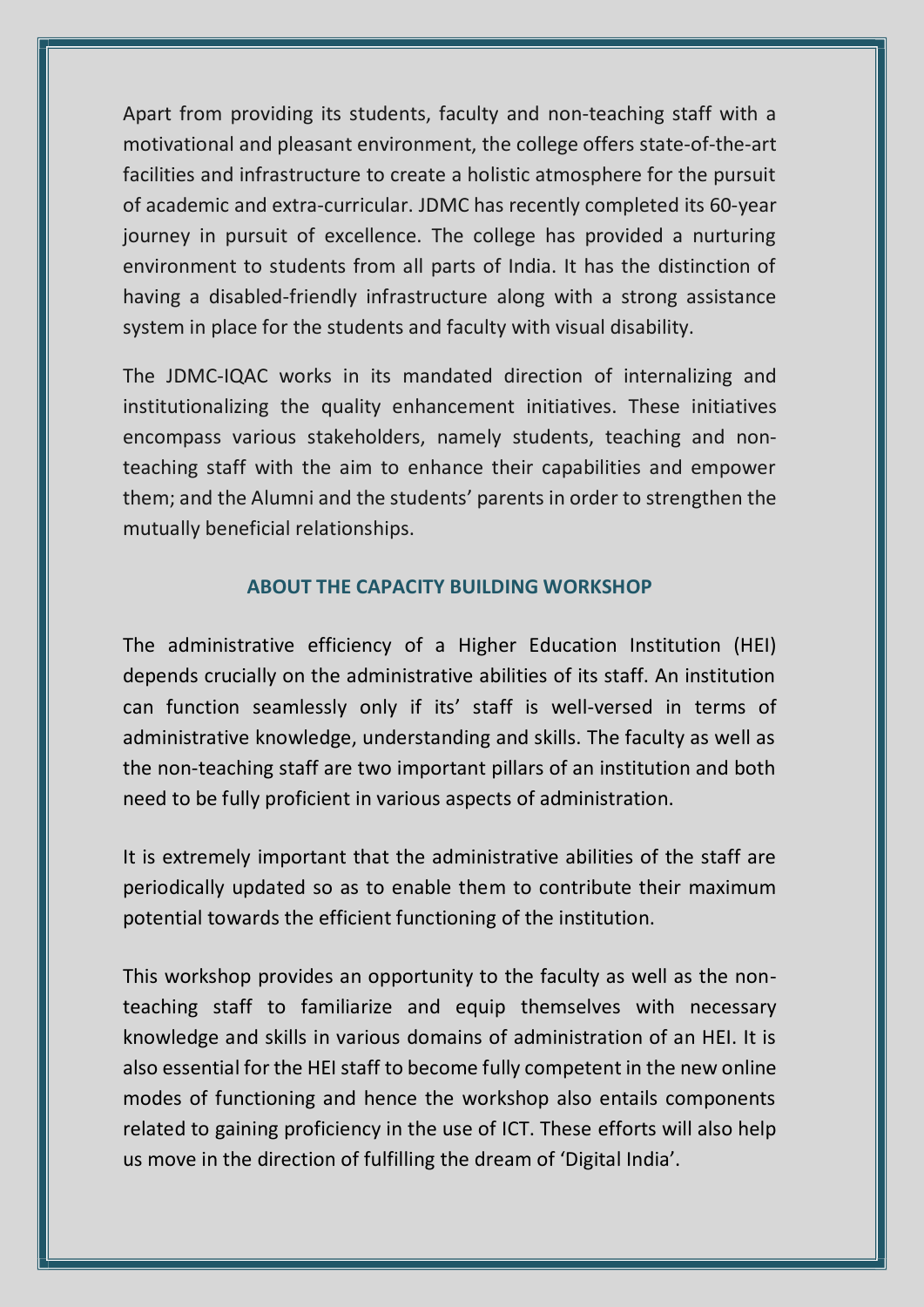### **The key deliverables of the Workshop are:**

#### **Financial Issues and Implications**

- o Procedures and documentation related to Procurement (GFR 17, GeM and CPPP),
- o Documentation related to Research Grants,
- o Handling the Budgets of societies/clubs that includes budgeting, record-keeping, bills submission etc.

## **Protocols of Communication**

- o The correct way of writing applications
- o Noting/ Drafting/ Report-writing etc
- o Understanding the protocols related to official communication

#### **Roster & Leave Rules**

- o Rules related to Roster
- o Rules related to all kinds of leaves- LTC, Medical, Sabbatical, EL, CL etc
- o Rules pertaining to combining of different types of leaves

#### **ICT tools for Administrative Work**

- o Google Drive
- o Mail Merge
- o Google Docs
- o Google Slides
- o Google Forms

#### **NAAC & NIRF**

- o Various criteria covered in the AQAR/SSR
- o Understanding the NIRF

#### **Record-keeping and Documentation**

o In compliance with accreditation and ranking framework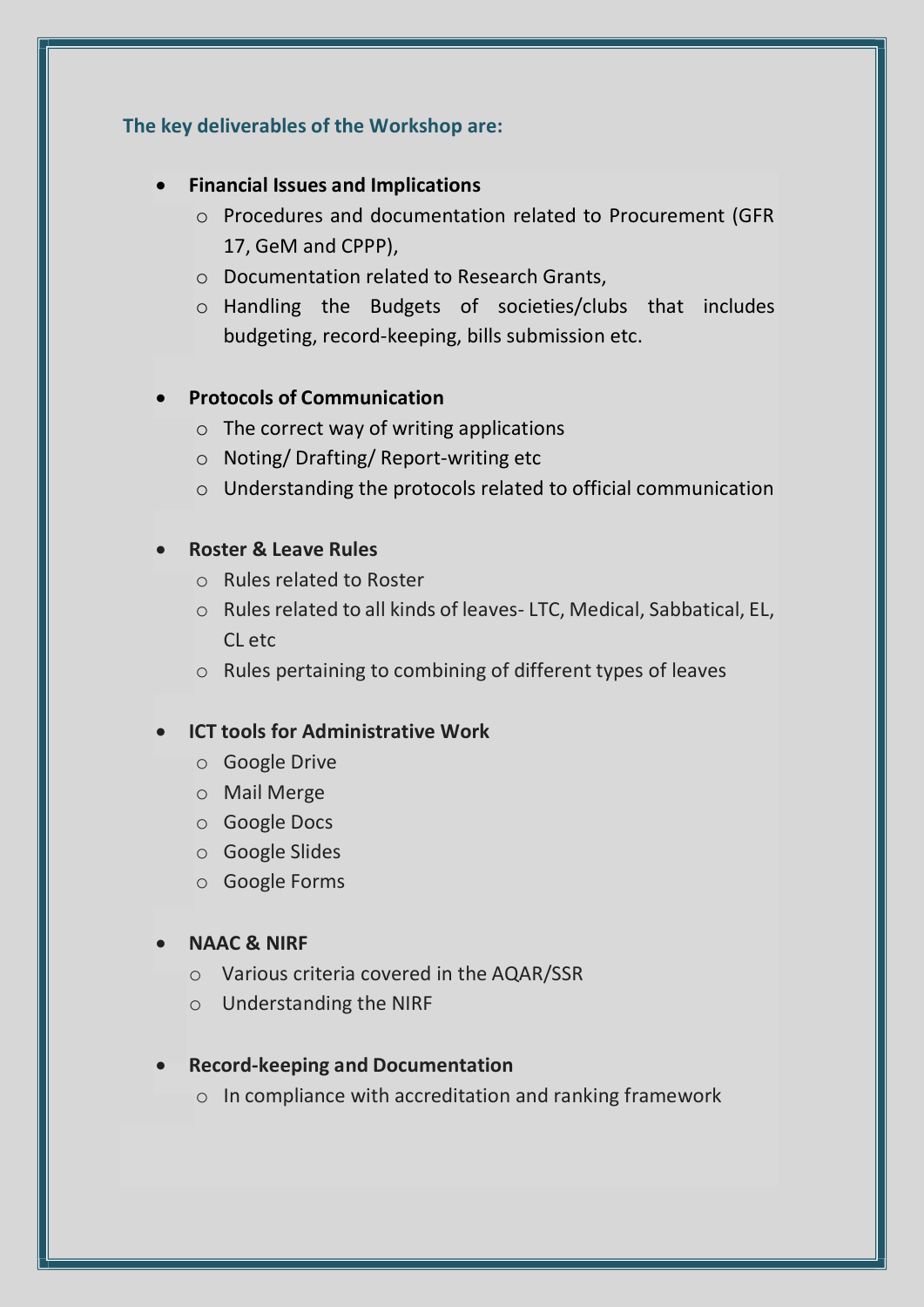#### **EXPECTED OUTCOMES**

After successful accomplishment of the program, the participants will be able to: -

- $\triangleright$  Understand the rules related to procurement
- $\triangleright$  Handle the Research grants as well as finances of societies/ clubs/ **Centres**
- $\triangleright$  Communicate more effectively and by following the protocol
- $\triangleright$  Correctly assess the rules related to various leaves
- $\triangleright$  Handle ICT tools better
- $\triangleright$  Understand the NAAC and NIRF requirements for documentation

#### **REGISTRATION AND PAYMENT PROCESS**

#### **ELIGIBILTY**

Faculty members from various disciplines and the non-teaching staff from colleges, UGC recognizeduniversities, national institutions of research and research management are eligible to apply.

All those who meet the eligibility criterion are required to register and pay a Non-Refundable fee of**INR 950/-** by visiting

[rcmoocs.in](https://rcmoocs.in/)

## **REGISTRATION DEADLINE: 15th November 2021**

After successful registration & payment, the participants will receive a confirmation via email. Please keep checking the spam folder of the email as the bulk email sent may end up in the spam folder.

An official group has been made for communication with the participants on "Telegram." You are therefore requested to install the Telegram App either from the Play Store or App Store. The link to join the official group will be provided in the confirmation mail.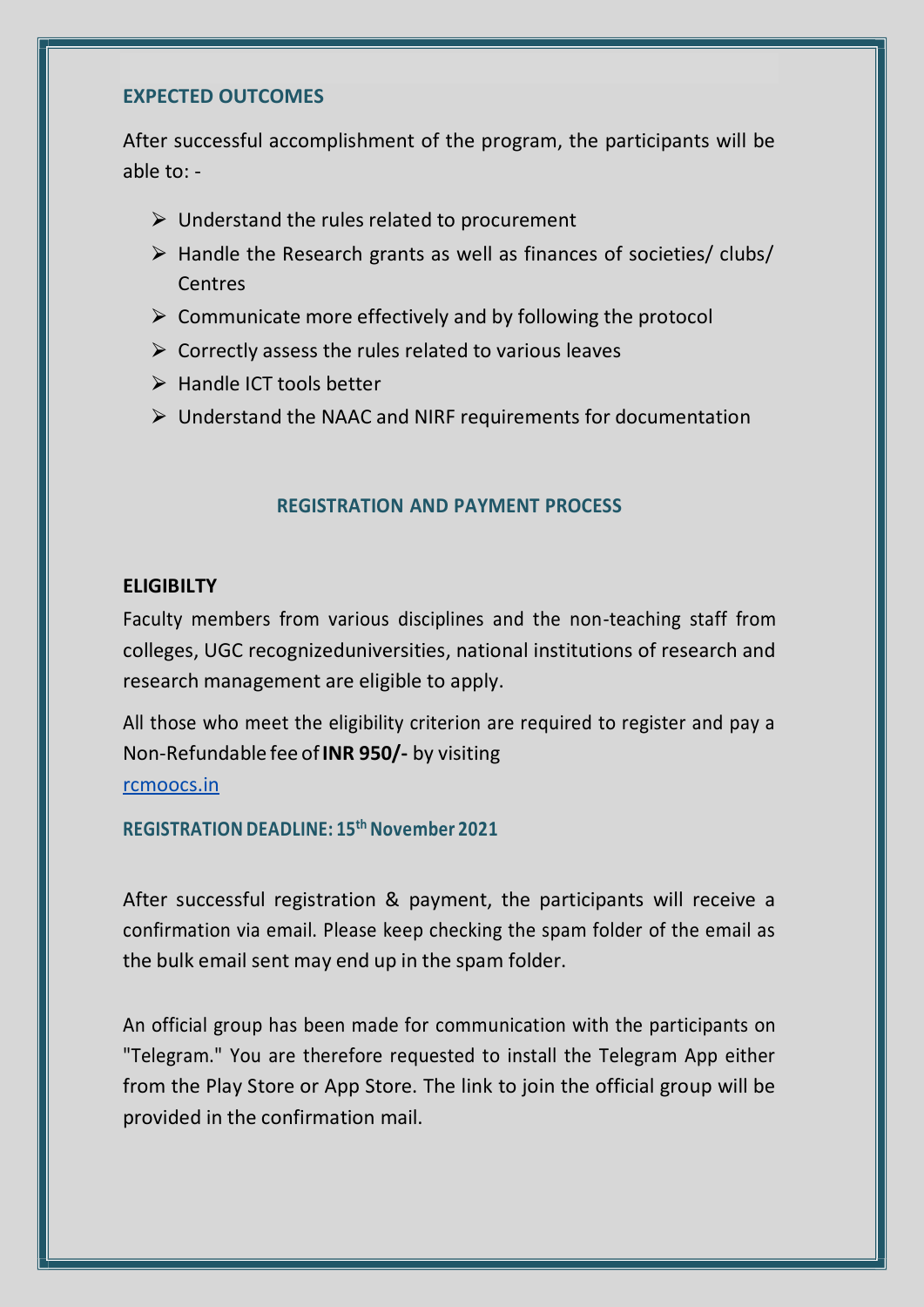#### **IMPORTANT:**

- Registration is mandatory for participation.
- Attempting and submitting all the quizzes and assignments is mandatory,
- and each participant should score atleast 50% aggregate to be eligible for the completion certificate.
- Graded certificates on the basis of performance will be awarded to the participants.
- As part of the Ministry of Education's requirement under the PMMMNMTT scheme, all participants need to submit online feedback for each session.
- Failing to meet any of the above conditions will result in the denial of completion certificate.

## **For further information, write to us at:**

**[sep@jdm.du.ac.in](mailto:sep@jdm.du.ac.in)**